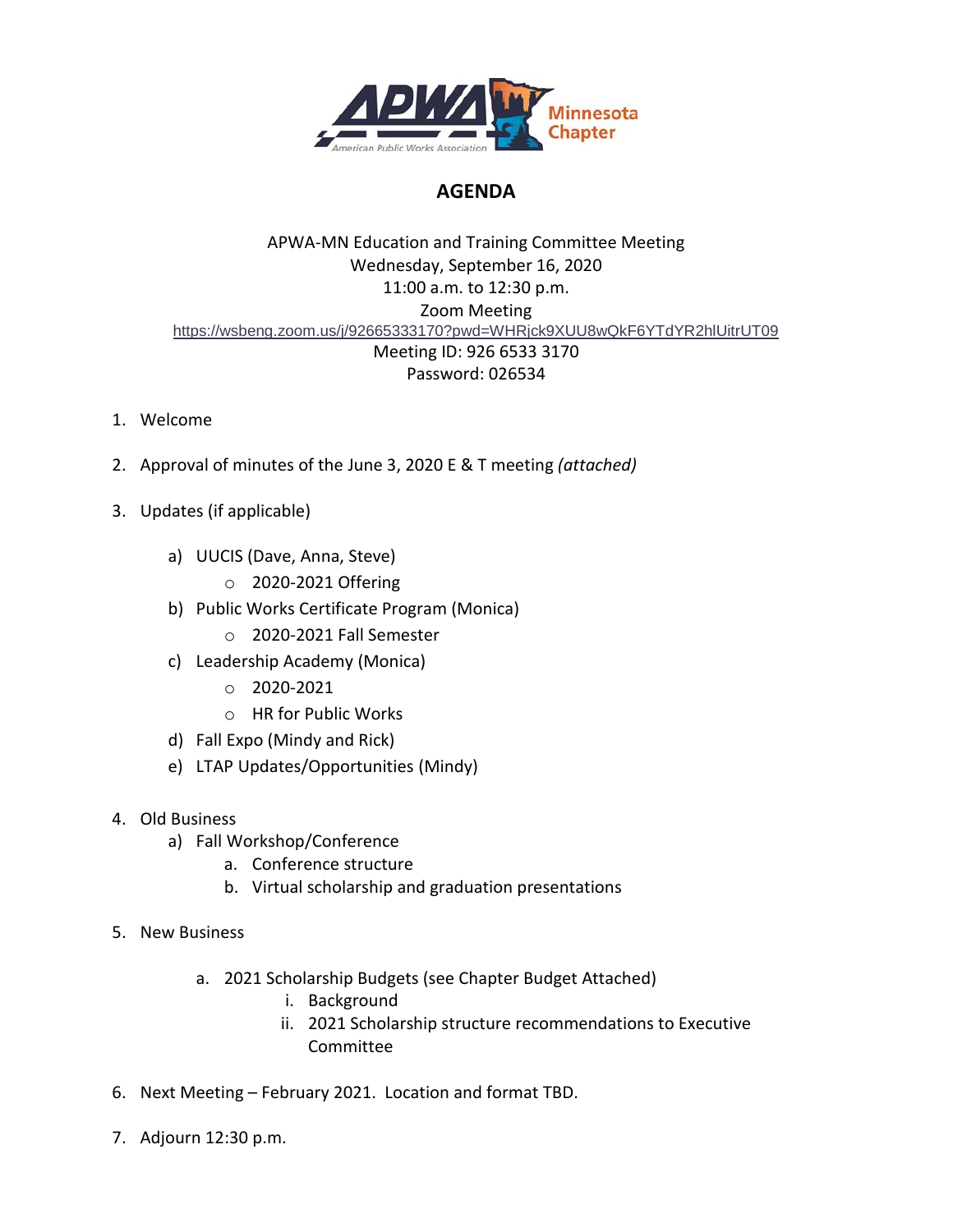

#### Education & Training Committee

Meeting Minutes June 3, 2020

### **1. Welcome**

**2. Committee Attendees:** Monica Heil, Tim Plath, Jupe Hale, Mindy Carlson, Dan Fick, Dave Hutton, Zach Johnson, Steve Klein, Chris McKenzie, Sue Polka, Jeff Radick, Jeanine Reardon, Kevin Schlangen, Rick Shomion, Bert Tracy. Guest attendee: Wally Wysopal.

#### **3. Review/consider approval of June 3, 2020 Meeting Minutes**

MOTION: Motion made by Rick Shomion, seconded by Mindy Carlson, approving the minutes of the June 3, 2020 Education & Training Committee meeting. Motion carried.

#### **4. Updates (if applicable)**

- a) UUCIS (Dave, Steve)
	- Used Go-To meeting to conduct the remainder of the 2019-2020 UUCIS sessions due to COVID. The sessions went well using that format.
	- At the last session, the 2019-2020 class expressed interest in learning more about the following with future course offerings: Specification writing and post-installation pipe testing procedures.
	- **EXECT** Ames, IA and Cedar Rapids, IA have expressed interest in hosting remote locations for the 2020-2021 session.
	- Format for the 2020-2021 school year TBD. At this point, it is planned to host the Bloomington location in-person, but that could change as we approach the start of the school year.
	- For future offerings, the UUCIS subcommittee would like to engage more City speakers and co-presenters.
- b) Public Works Certificate Program (Monica)
	- **■** The two spring semester classes were completed virtually using Zoom.
	- Very positive feedback from the students regarding the virtual format.
	- PWC program instructors, E&T Committee chairs and the U of M will be meeting in July to debrief the past school year and also plan for 2020-2021 course offerings.
- c) Leadership Academy (Monica and Wally)
	- In lieu of a spring conference graduation ceremony, Wally is tentatively planning to recognize 2019-2020 program graduated on August 27<sup>th</sup>. More information as to whether or not this graduation ceremony will be in-person or hosted virtually to follow.
	- Hamline plans to offer Leadership Academy in person for the 2020-2021 school year.
- d) Roadway Maintenance and Demo Day (Mindy & Rick)
	- The 2020 offering has been rescheduled for 2021, again in Otter Tail County Highway Facility, 23600 County Hwy 1, Fergus Falls, MN.
- e) The Fall Maintenance Expo (Mindy & Rick)
	- Scheduled for October 7 & 8, 2020. Presentation topics are currently being developed.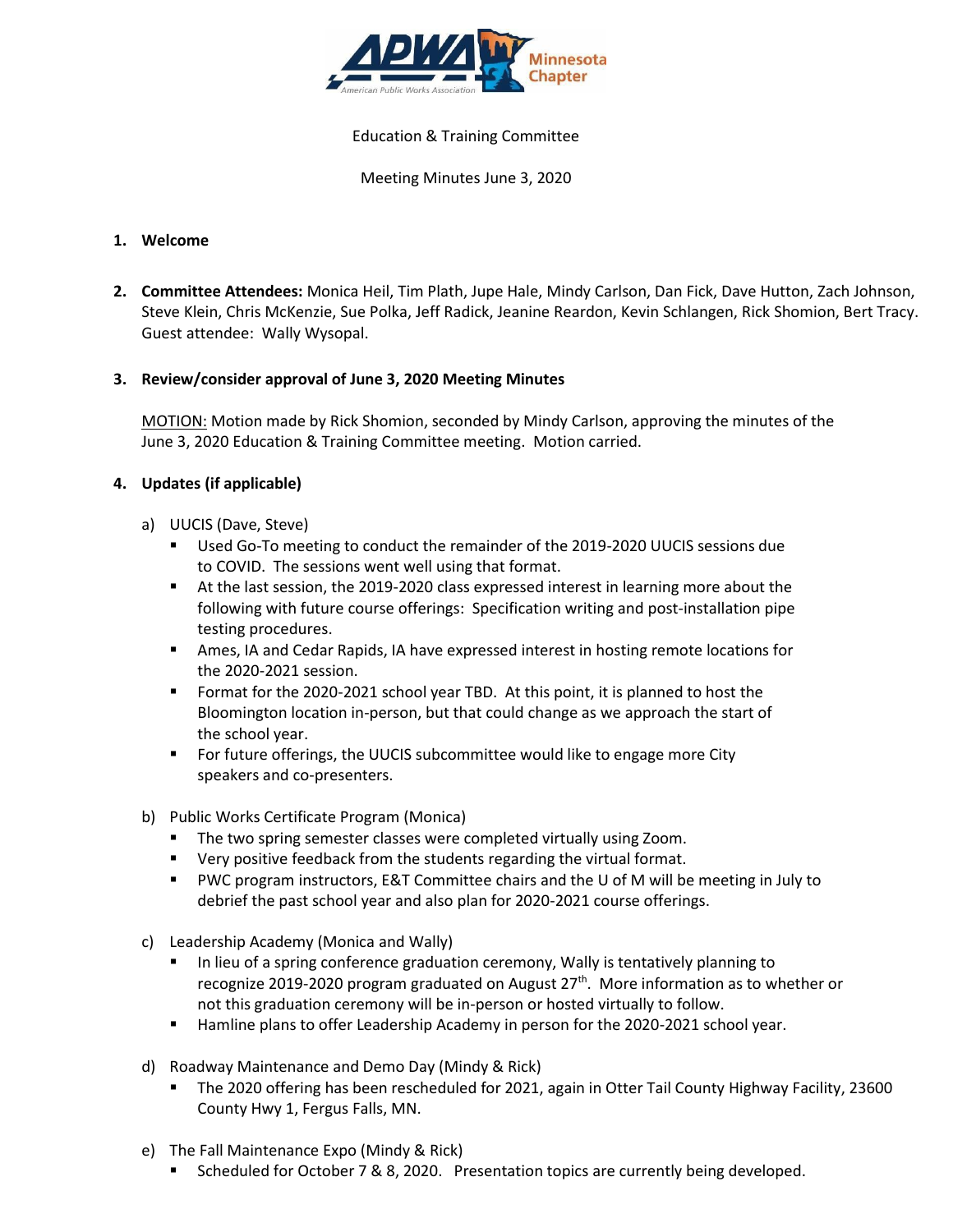- f) LTAP (Updates/Opportunities (Mindy)
	- LTAP is working to coordinate with the U of M and planning to deliver on-line training this upcoming school year.
	- The last in-person class was the Leadership, Supervisory and Maintenance Certification program, taught by Dave Hutton and Brian Bachmeier, was well-received.
	- **■** LTAP is offering a gravel roads maintenance webinar series on June  $17<sup>th</sup>$  free of charge.

### **5. Old Business**

- a) Fall Workshop
	- At this time, the Chapter is still planning to host an in-person Fall Workshop and Conference. The Fleet certificate program offering through National is proposed to be offered for the Workshop.
		- *a. Following the June 3rd Committee, meeting, Kevin did confirm that the Fleet Certificate program could be offered virtually by National, should the need and desire to offer virtual training content be desired.*

#### **6. New Business**

- a) 2020 Scholarships
	- Scholarship application submittals were reviewed, and recommendations for award presented to the Executive Committee for consideration at their June 10 2020 meeting. See attached for final awards recommendations.
- **7. Next Meeting – September 16, 2020** *(location of meeting may change)*

#### **8. Meeting adjourned at 1:00 pm.**

Dated: 6/4/2020 By: Monica Heil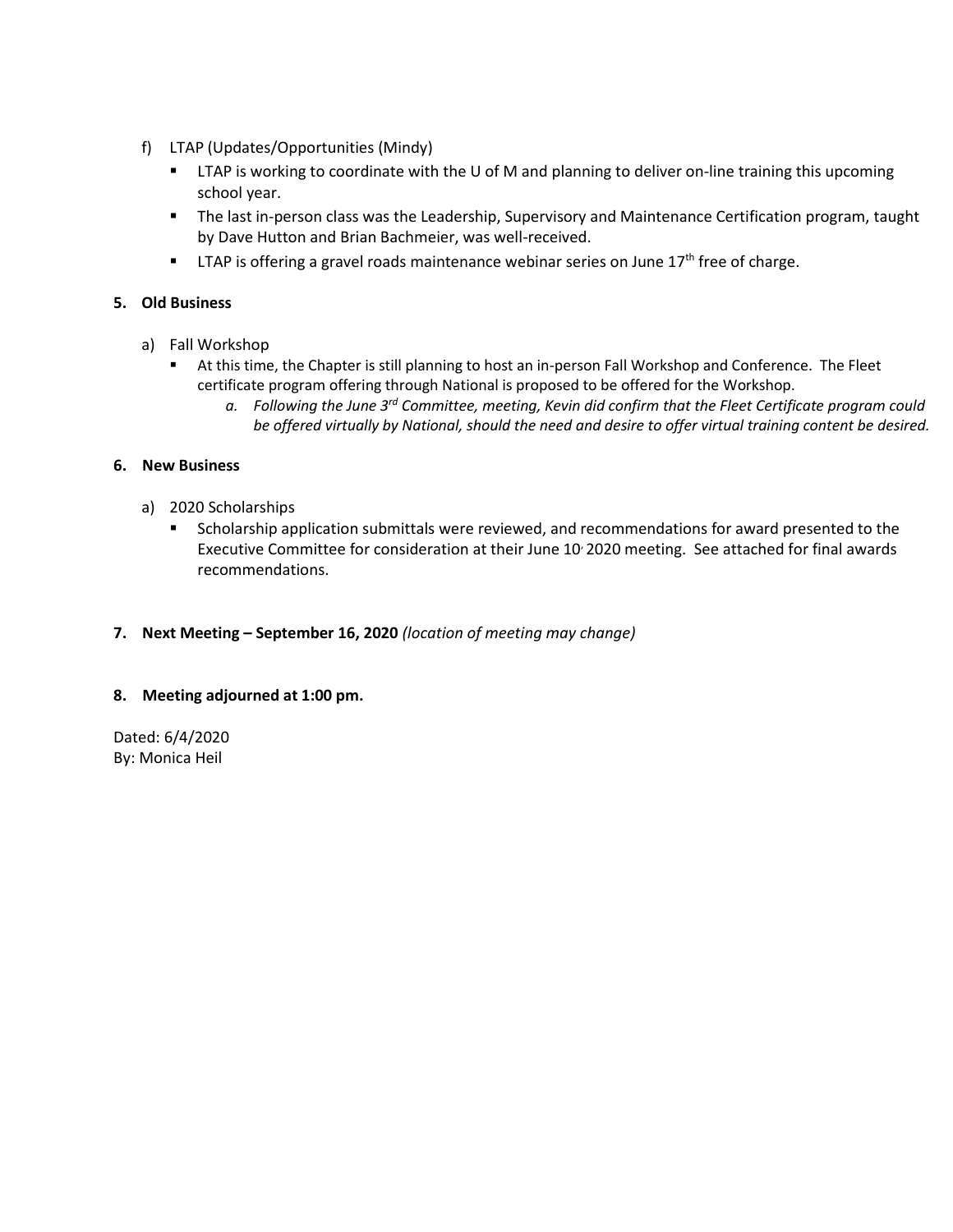### **2020-2021 Awards Summary per June 3, 2020 E&T Committee Meeting**

| <b>College Scholarship Winners</b>        | <b>Technical School Scholarship</b><br><b>Winners</b> |
|-------------------------------------------|-------------------------------------------------------|
| <b>Chloe Anderson</b>                     | <b>Jordan VanRisseghem</b>                            |
| 205 Niagra Lane                           | 10377 Greenwood St.                                   |
| Plymouth, MN 55447                        | Brainerd, MN 56401                                    |
| chloe.anderson9767@gmail.com              |                                                       |
| chloe.anderson@ndsu.edu                   | jordan.vanrisseghem@gmail.com                         |
| \$5,000 (Dewey Kasma APWA-MN Scholarship) | \$2,500                                               |
| <b>Sumner Naess</b>                       | Adam Huesman                                          |
| 13431 Marigold Street NW                  | 1340 9th Ave S, Apt 305                               |
| Andover, MN 55304                         | St Cloud, MN 56301                                    |
| naessfam@yahoo.com                        |                                                       |
| naess005@umn.edu                          | adam.huesman@gmail.com                                |
| \$2,500                                   | \$2,500                                               |
| <b>Gunnar Cowing</b>                      | <b>Matthew Goossen</b>                                |
| 1527 Lee Avenue                           | 605 11th Street South                                 |
| New Ulm, MN 56073                         | Benson, MN 56215                                      |
| gunnar.cowing@gmail.com                   |                                                       |
| gunnar.cowing@ndsu.edu                    | matthew.goossen@ndsu.edu                              |
| \$2,500                                   | \$2,500                                               |
| <b>Jared Carda</b>                        |                                                       |
| 20633 Austin St. NE                       |                                                       |
| East Bethel, MN 55011                     |                                                       |
| jared.carda05@gmail.com                   |                                                       |
| carda037@d.umn.edu                        |                                                       |
| \$2,500                                   |                                                       |
| <b>Cameron Dahlin</b>                     |                                                       |
| 723 Kendall Avenue South                  |                                                       |
| Thief River Falls, MN 56701               |                                                       |
| cameron.a.dahlin@gmail.com                |                                                       |
| cameron.dahlin@ndsu.edu                   |                                                       |
| \$2,500                                   |                                                       |

## Unsuccessful Applicants

| College                   | <b>Technical School</b> |
|---------------------------|-------------------------|
| <b>Carl Lind</b>          | Isaiah Edmunds          |
| 30434 144th St. NW        | 1322 Benson Rd          |
| Princeton, MN 55371       | Montevideo, MN 56265    |
| lindx230@umn.edu          | ite 1030@yahoo.com      |
| crlind07@gmail.com        |                         |
| <b>Malachi Graupman</b>   |                         |
| 53962 188th Street        |                         |
| Mankato. MN 56001         |                         |
| magraupman@yahoo.com      |                         |
| malachi.graupman@ndsu.edu |                         |
| Dawson Thom               |                         |
| 9595 131st Ave. SE        |                         |
| Becker, MN 55308          |                         |
| dawson.t.thom@gmail.com   |                         |
| dawson.thom@mnsu.edu      |                         |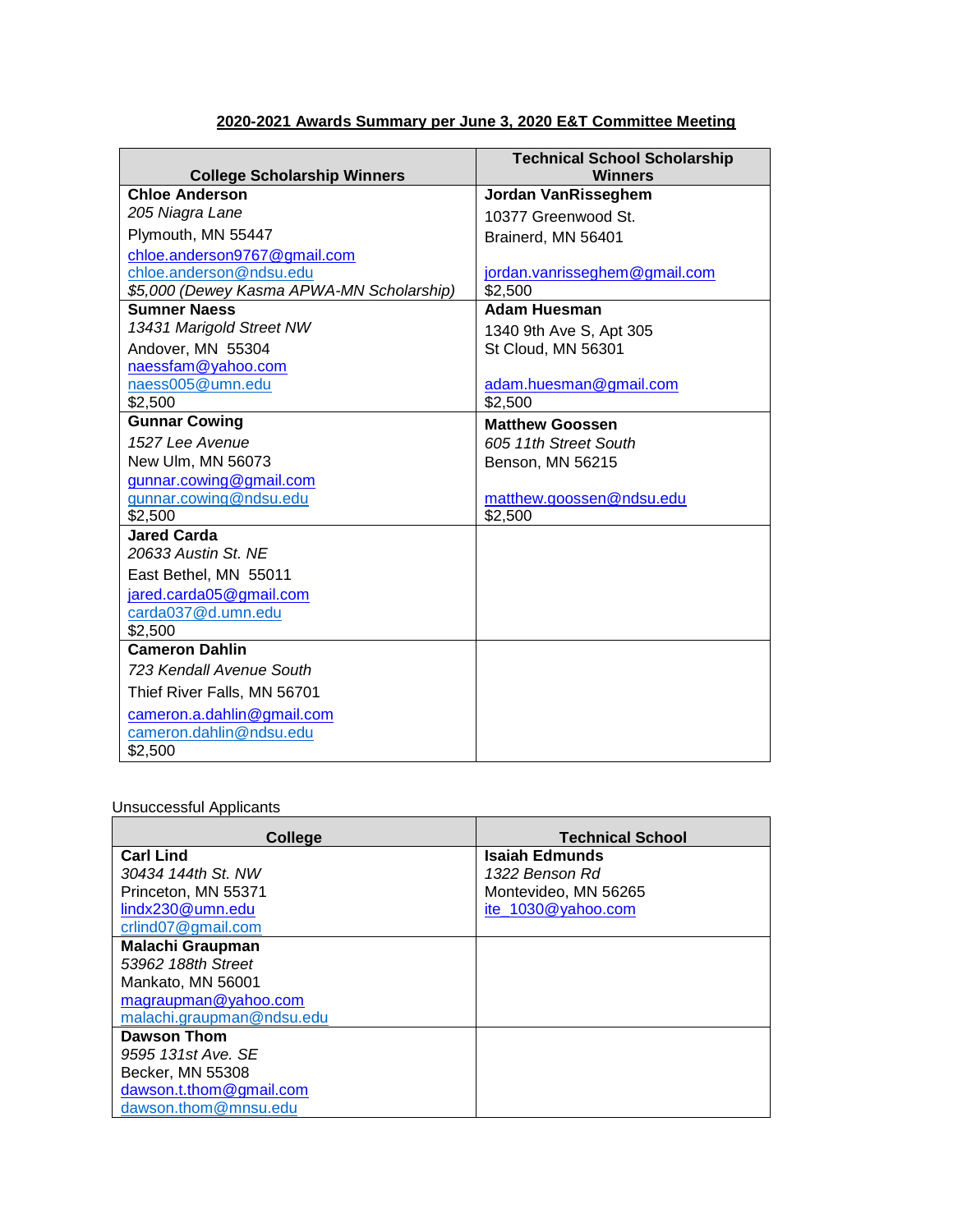| <b>Bradley Partyka</b>        |  |
|-------------------------------|--|
| 11266 Hidden Oaks Court North |  |
| Champlin, MN 55316            |  |
| bpartyka@iastate.edu          |  |
| Kassandra "Kassie" Durst      |  |
| 5135 Lehman Lane              |  |
| Rochester, MN 55901           |  |
| kwdurst@iastate.edu           |  |
| <b>Angie Stier</b>            |  |
| 418 N 3rd Street              |  |
| Saint Peter, MN, 56082        |  |
| Angie.Rhonnie@gmail.com       |  |
| John Shrestha                 |  |
| 245 Briargate Road            |  |
| Mankato, MN 56001             |  |
| shrestha.john23.js@gmail.com  |  |
| john.shrestha@mnsu.edu        |  |
| Liam Mullen                   |  |
| 5617 Sandpiper Ln             |  |
| Madison, WI 53716             |  |
| liammuln@gmail.com            |  |
| mulle576@umn.edu              |  |
| <b>Christopher Clark</b>      |  |
| 1412 3rd Street North         |  |
| Cold Spring, MN 56320         |  |
| Clarkyc22@gmail.com           |  |
| Clar2236@d.umn.edu            |  |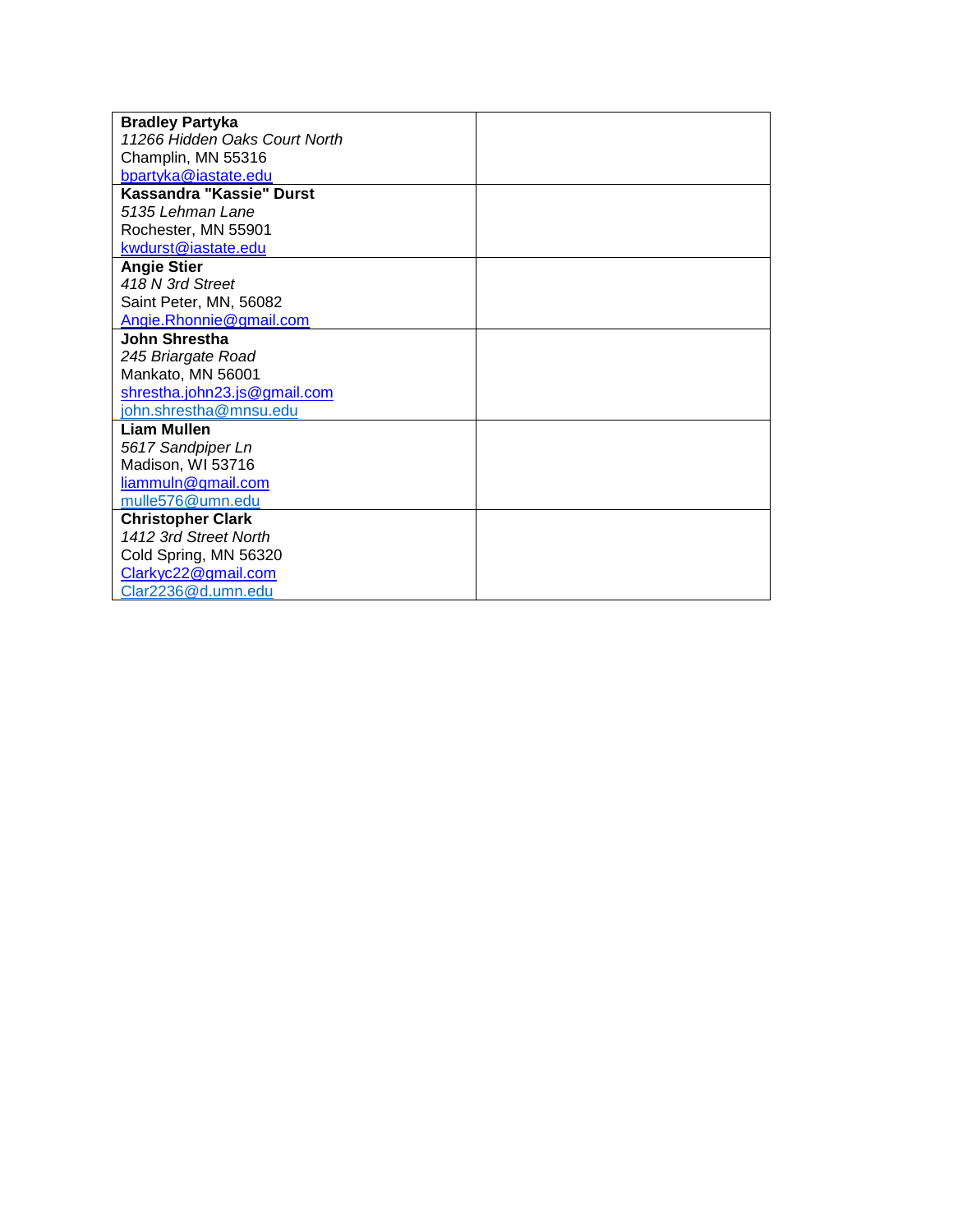#### **APWA- Minnesota Chapter Budget: JULY 1, 2020 - JUNE 30, 2021 FINAL**

|                          |                                               |                                              |                      | 7/1/19-6/30/20 7/1/20-6/30/21 |
|--------------------------|-----------------------------------------------|----------------------------------------------|----------------------|-------------------------------|
| <b>Account</b>           | <b>Revenue/Expense Account</b>                | <b>Program Description</b>                   | <b>Actual</b>        | <b>App Budget</b>             |
| <b>REVENUES:</b>         |                                               |                                              |                      |                               |
| 400                      | Unrealized Gains (Losses)                     | Finance-Merrill Lynch Account                | (\$2,820)            | \$0                           |
| 404.1                    | <b>Registration Fees</b>                      | <b>Technical Tours</b>                       | \$0                  | $\sqrt{6}$                    |
| 404.2                    | <b>Registration Fees</b>                      | <b>Underground Utility Inspection School</b> | \$21,885             | \$18,000                      |
| 404.3                    | <b>Registration Fees</b>                      | Education Events/ MISC.                      | \$3,860              | \$0                           |
| 404.4                    | <b>Registration Fees</b>                      | <b>Summer Golf Event</b>                     |                      | \$18,100                      |
| 435                      | <b>Membership Dues</b>                        | <b>Chapter Services</b>                      | \$33,406             | \$42,000                      |
| 460                      | Interest Income                               | Finance-Merrill Lynch Account                | (\$21,821)           |                               |
| 462                      | Realized Gain (Loss) from Investment Accounts | Finance-Merrill Lynch Account                | $\overline{$}31,839$ |                               |
| 463                      | <b>Chapter Rebate Income</b>                  | Membership Rebates from National             | \$23,276             | \$11,500                      |
| 465                      | Miscellaneous                                 | General & Administrative                     | \$130                | \$750                         |
| 465.1                    | <b>Expense Reimbursement</b>                  | <b>Congress Chapter Dinner</b>               | \$2,900              | \$0                           |
| 465.2                    | Chapter Rebate Income                         | Delegate stipend from National               | \$1,000              | $\sqrt{6}$                    |
| 465.3                    | Chapter Rebate Income                         | Chapter Leader Stipend from National         | $\sqrt{6}$           | \$0                           |
| 480.1                    | Royalties                                     | Spring conference                            | \$15,543             | \$0                           |
| 480.2                    | Royalties                                     | Fall conference                              | \$27,544             | \$23,600                      |
| 490                      | Sponsorship Fees                              | Event Sponsorships                           | \$30,276             | \$30,000                      |
| 490.1                    | Scholarships-Educational                      | Scholarship Donations (private sources)      |                      | \$2,500                       |
| 499                      | <b>Contributions from Reserves</b>            | Finance                                      |                      |                               |
|                          | <b>TOTAL REVENUE</b>                          |                                              | \$167,017            | \$146,450                     |
|                          |                                               |                                              |                      |                               |
| <b>EXPENSES:</b>         |                                               |                                              |                      |                               |
| 556.1                    | <b>Board/Delegate Travel</b>                  | <b>Chapter Leadership Training</b>           | \$0                  | \$1,000                       |
| 556.2                    | <b>Board/Delegate Travel</b>                  | COC: Delegate and Alternate Travel           | \$617                | \$0                           |
| 556.3                    | <b>Board Travel</b>                           | Board/President to PWX                       | $\sqrt{6}$           | $\sqrt{6}$                    |
| 556.4                    | <b>Board Travel</b>                           | Committee Chair, YP, HGE to PWX              | \$3,224              | \$0                           |
| 575                      | Insurance                                     | General & Administrative                     | \$0                  | \$0                           |
| 600.1                    | Facility Cost C/SC Fees Website               | Annual hosting fees                          | \$424                | \$500                         |
| 600.2                    | <b>Facility Costs</b>                         | Efforts - Multiple events and venues         | \$15,944             | \$5,700                       |
| 600.3                    | <b>Facility Costs</b>                         | <b>Summer Golf Event</b>                     |                      | \$18,100                      |
| 615                      | Food & Beverage                               | General & Administrative                     | \$252                | \$400                         |
| 615.01                   | Food & Beverage                               | Board Orientation/ YE Reception              | \$1,177              | \$500                         |
| 615.02                   | Food & Beverage                               | Membership Committee                         | \$8,046              | \$500                         |
| 615.03                   | Food & Beverage                               | <b>Communications Committee</b>              | \$154                | \$400                         |
| 615.04                   | Food & Beverage                               | <b>Audit Committee</b>                       | \$0                  | \$100                         |
| 615.05                   | Food & Beverage                               | <b>Awards Committee</b>                      | $\sqrt{6}$           | \$150                         |
| 615.06                   | Food & Beverage                               | <b>Education &amp; Training Committee</b>    | $\sqrt{$787}$        | \$500                         |
| 615.07                   | Food & Beverage                               | <b>Environmental Committee</b>               | $\sqrt{6}$           | \$450                         |
| 615.08                   | Food & Beverage                               | <b>Executive Committee</b>                   | \$3,032              | \$1,000                       |
| 615.09                   | Food & Beverage                               | <b>Conference Planning Committee</b>         | \$0                  | \$0                           |
| 615.10                   | Food & Beverage                               | <b>Student Chapters</b>                      | \$1,302              | \$1,000                       |
| 615.11                   | Food & Beverage                               | Young Professionals                          | \$1,048              | \$1,000                       |
| 615.12                   | Food & Beverage                               | <b>Outstate Committee</b>                    | \$0                  | \$0                           |
| 615.13                   | Food & Beverage                               | <b>Chapter Dinner at Congress</b>            | \$9,570              | $\overline{$1,500}$           |
| 615.14                   | Food & Beverage                               | <b>Public Awareness</b>                      | \$998                | \$250                         |
| 615.15                   | Food & Beverage                               | <b>Government Affairs</b>                    | \$128                | \$250                         |
| 615.16                   | Food & Beverage                               | <b>History Committee</b>                     | \$0                  | \$250                         |
| 615.17                   | Food & Beverage                               | Asset Management Committee                   | \$0                  | \$200                         |
| 615.18                   | Food & Beverage                               | <b>Diversity Committee</b>                   | $\sqrt[6]{}$         | \$250                         |
| 615.19                   | Food & Beverage                               | UUCIS donuts & year-end pizza                | \$0                  | \$350                         |
| 615.20                   | Food & Beverage                               | Chapter 75th anniversary                     | \$0                  | \$500                         |
| 670.1                    | <b>Consultants/Subcontractors Fees</b>        | Sponsor Signage                              | $\sqrt[6]{}$         | $\overline{$125}$             |
| --                       | <b>Consultants/Subcontractors Fees</b>        | Accountant - National                        | $\sqrt{6}$           | \$0                           |
| 670.2                    | <b>Consultants/Subcontractor Fees</b>         | Raise our Grade MN/website hosting fee       | \$2,994              | $\overline{$}1,000$           |
|                          |                                               |                                              |                      |                               |
| 670.3                    | <b>Consultants/Subcontractors Fees</b>        | Annual Elections through Website             | \$483                | \$500                         |
| $\overline{\phantom{a}}$ | <b>Consultants/Subcontractors Fees</b>        | <b>Education Events</b>                      | \$0                  | \$0                           |
| 670.4                    | <b>Consultants/Subcontractors Fees</b>        | <b>Chapter Services</b>                      | \$96,767             | \$76,600                      |
| 670.5                    | <b>Consultants/Subcontractors Fees</b>        | <b>UUCIS</b>                                 | $\overline{$}16,000$ | \$16,000                      |
| 670.6                    | <b>Consultants/Subcontractors Fees</b>        | Web editor                                   | \$0                  | \$0                           |
| 675                      | Speakers & Trainers Fees                      | <b>Executive Committee</b>                   | \$0                  | \$500                         |
| 700                      | <b>Office Supplies</b>                        | General & Administrative                     | \$4,165              | \$850                         |